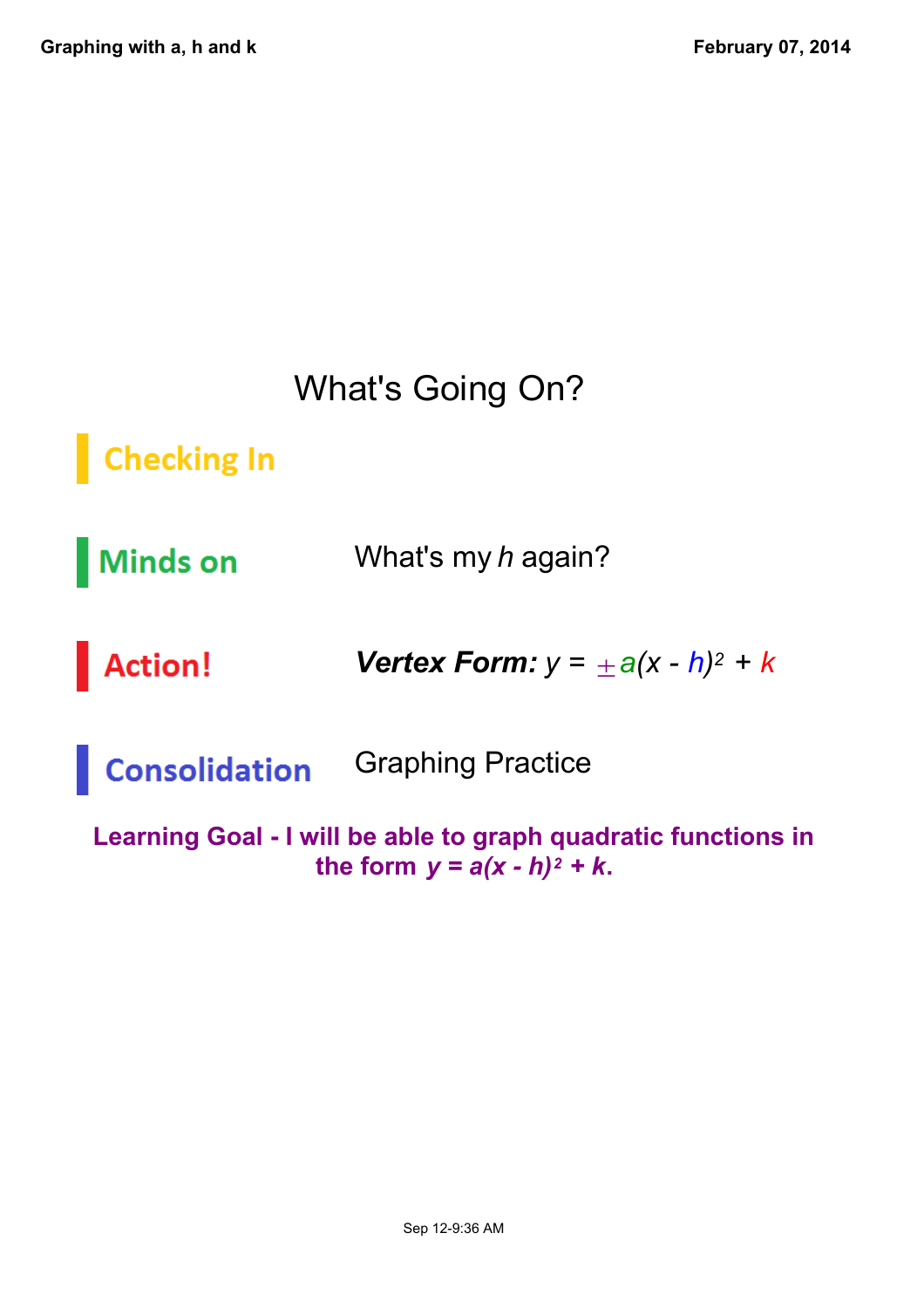

# What's my *h* again?

If you were given this equation:

 $y = (x - 2)$  $\sqrt{2}$ 

What is the value of *h*?



Has the parabola been moved left or right?

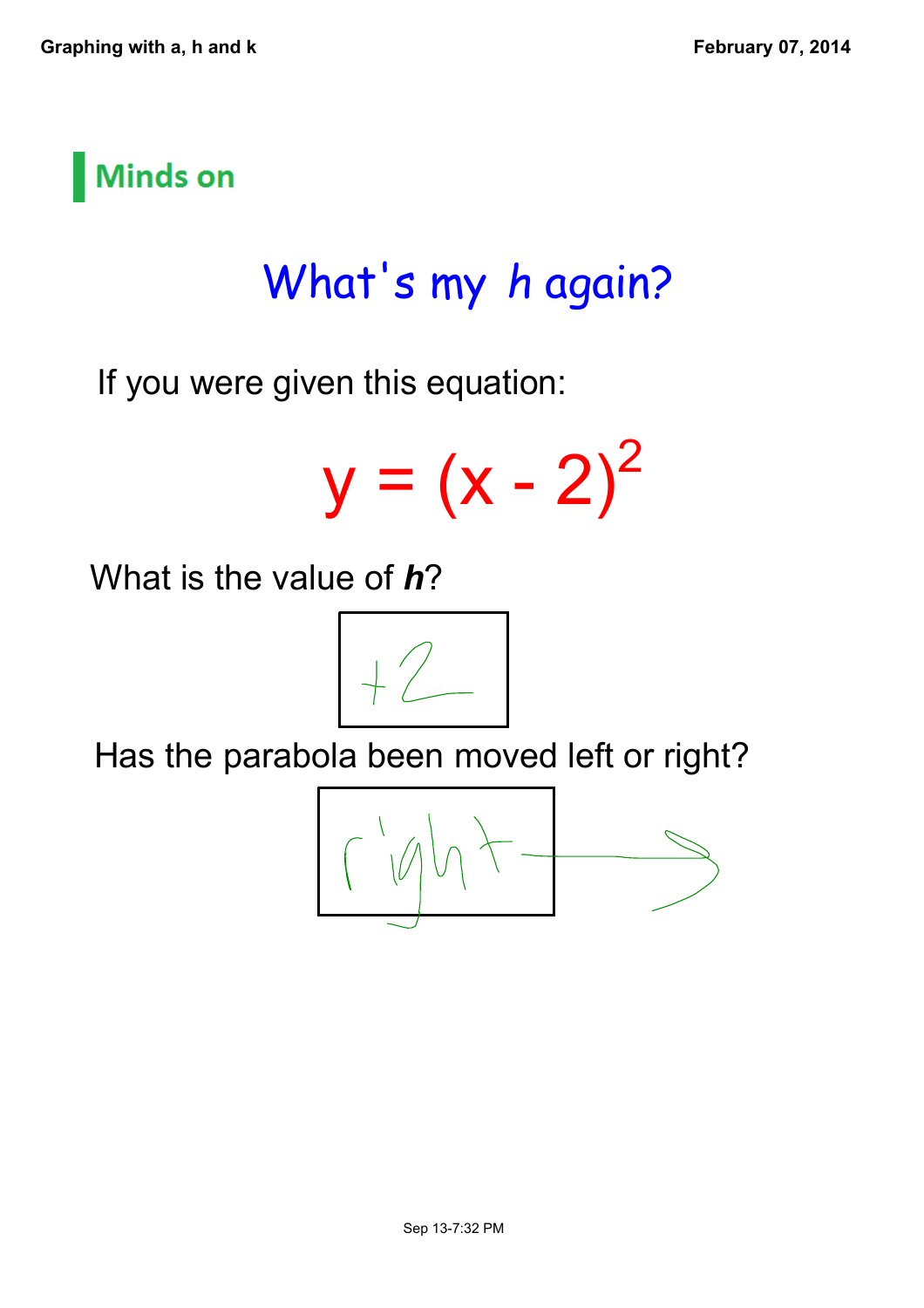

# What's my *h* again?

If you were given this equation:

$$
y = (x + 3)^2
$$

What is the value of *h*?



Has the parabola been moved left or right?

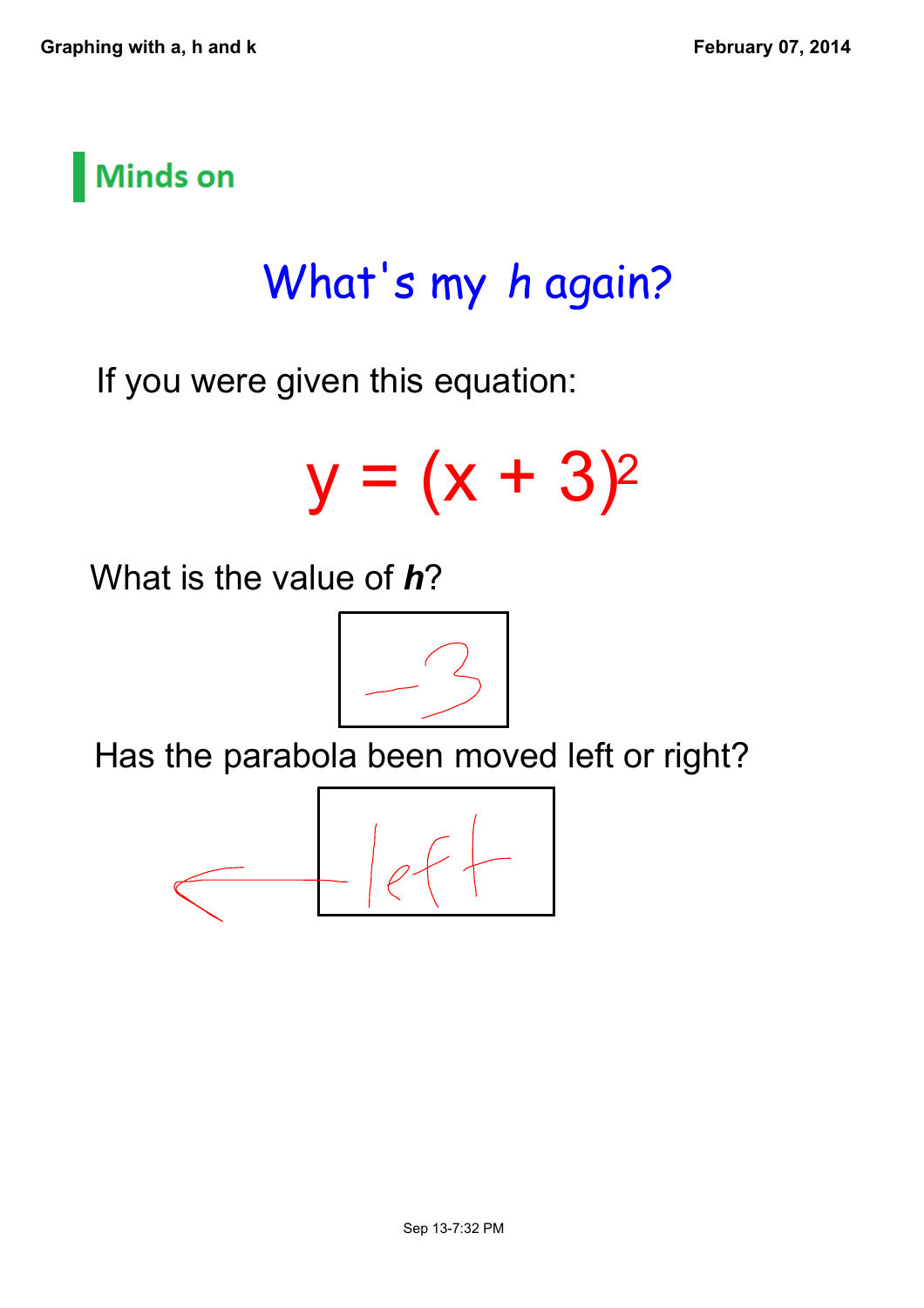### **Action!**

# Vertex Form Equations

Now that we know what *a*, *h* and *k* do, we are ready to put them together and look at equations in the form.

 $\sqrt{2}$ 

 $+ k$ 

This is called the **vertex form equation** of a parabola! You will see why in a moment.

 $\bar{y}$  = a(x - h)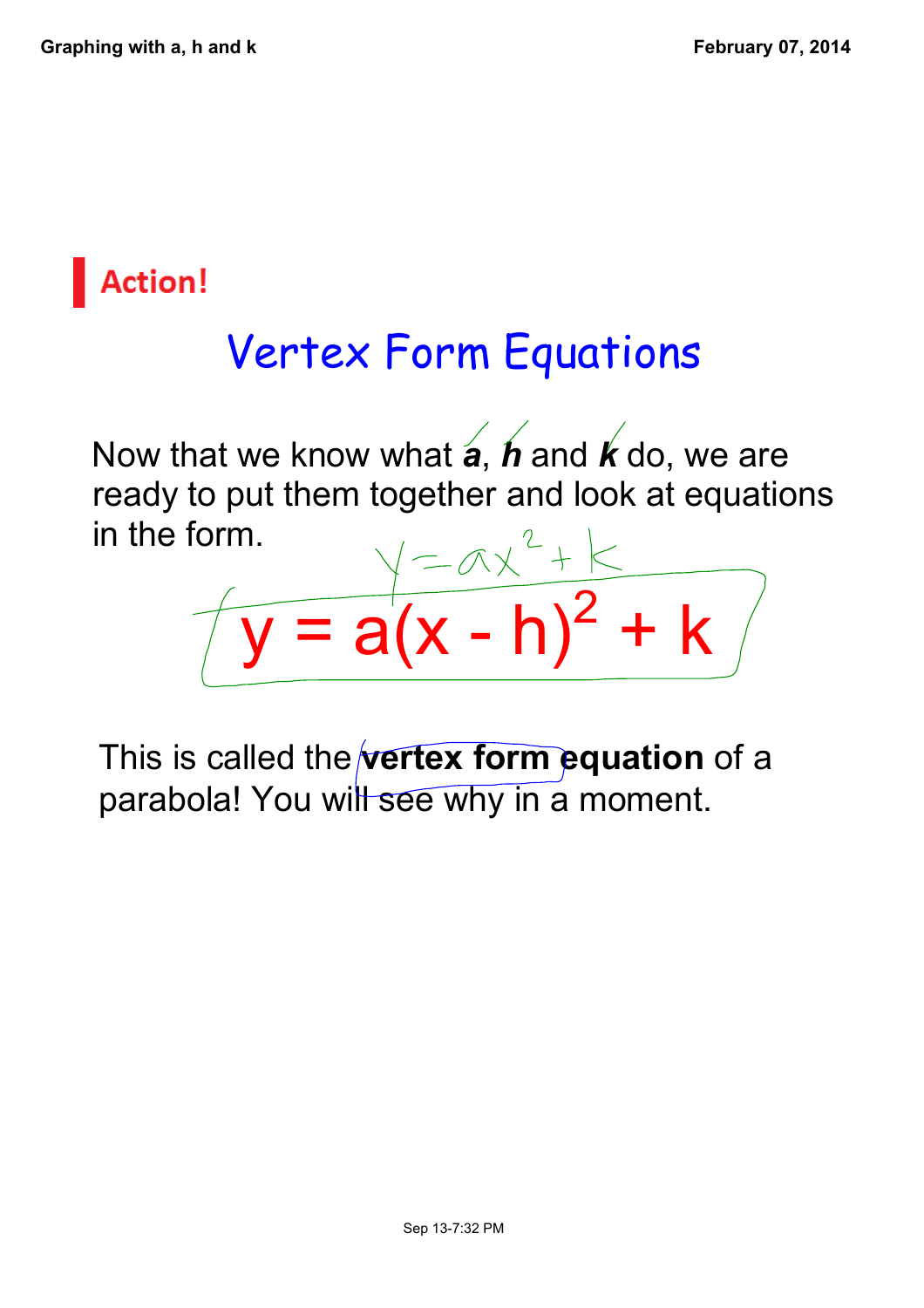**Action!**  $y = \pm a(x - h)^2 + k$  $\pm$  = if a is positive parabola<br>ppens up if a is regative,<br>parabola opens down  $\int$ **a** - a changes the step pattern. New Step pattern is  $(1,3,5,7) \times \mathbb{C}$  $h$  -  $m$  over  $s$  the parabola left and right.<br>It is the  $x$ -value of the vector. *k* - MOVES the parabola up and duwn  $MOUT$  The value of the vertex<br>It is the y-value of the vertex **vertex:** (  $\land$  ,  $\lt$  )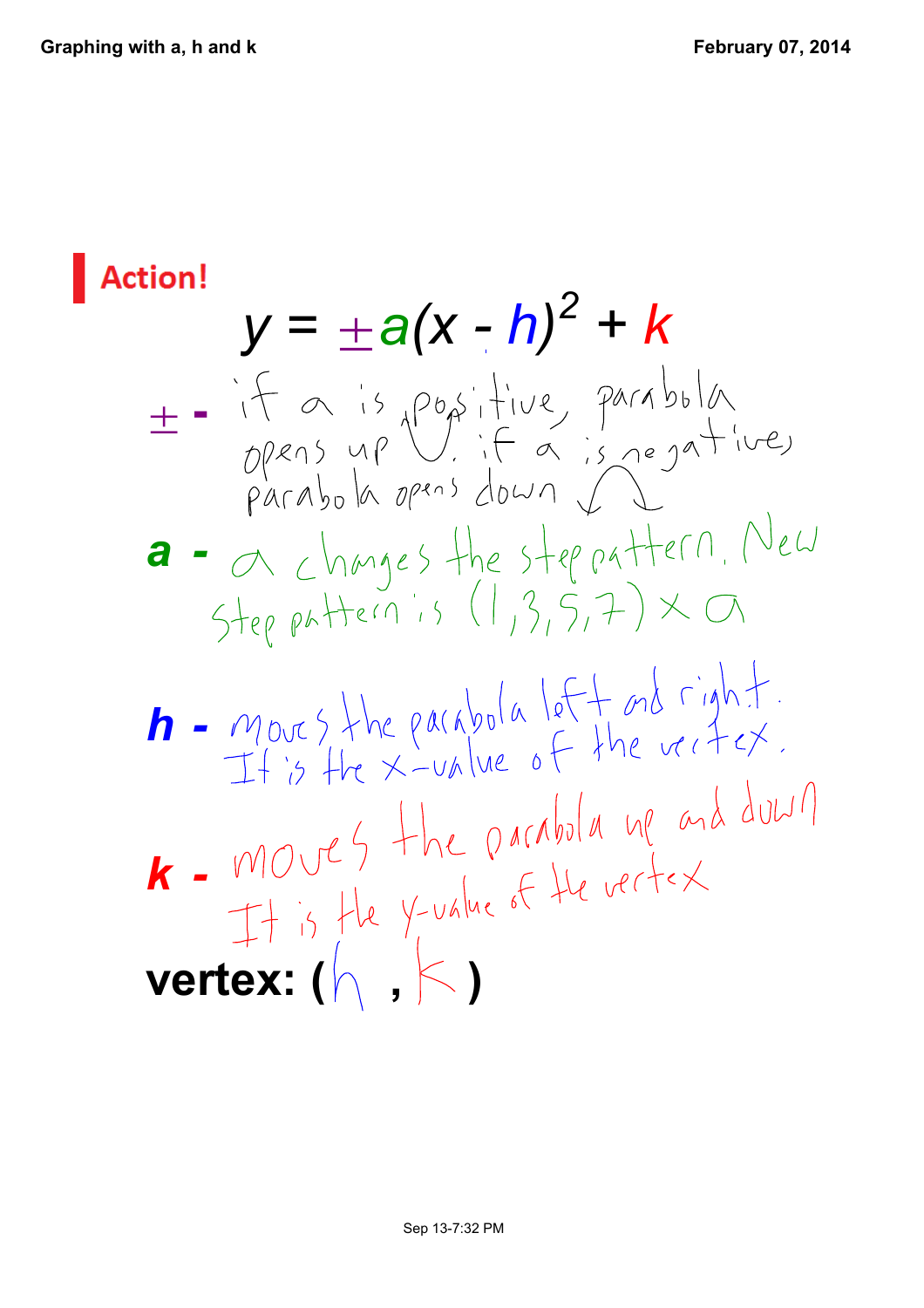**Graphing with a, h and k February 07, 2014**



## Vertex Form Equations

If we were given a vertex form equation



The y-coordinate is the **k** value!

 $+4$ 

What is the *new* step pattern?

It's the old step pattern multiplied by *a*!

 $13573-2-6-10$ 

Sep 13-7:32 PM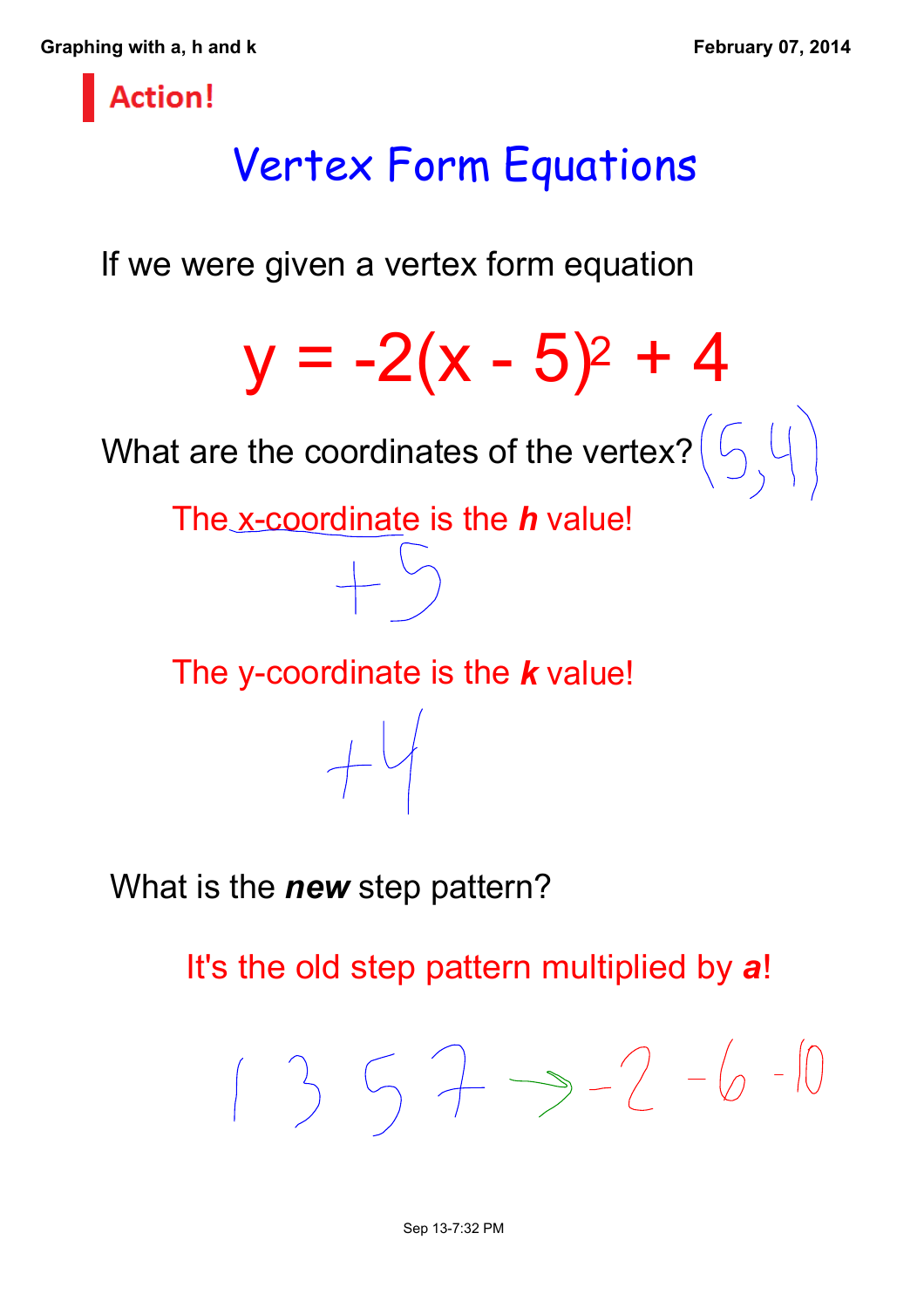### Action!

# *y = x<sup>2</sup> and y = 2(x 5)<sup>2</sup> + 4*

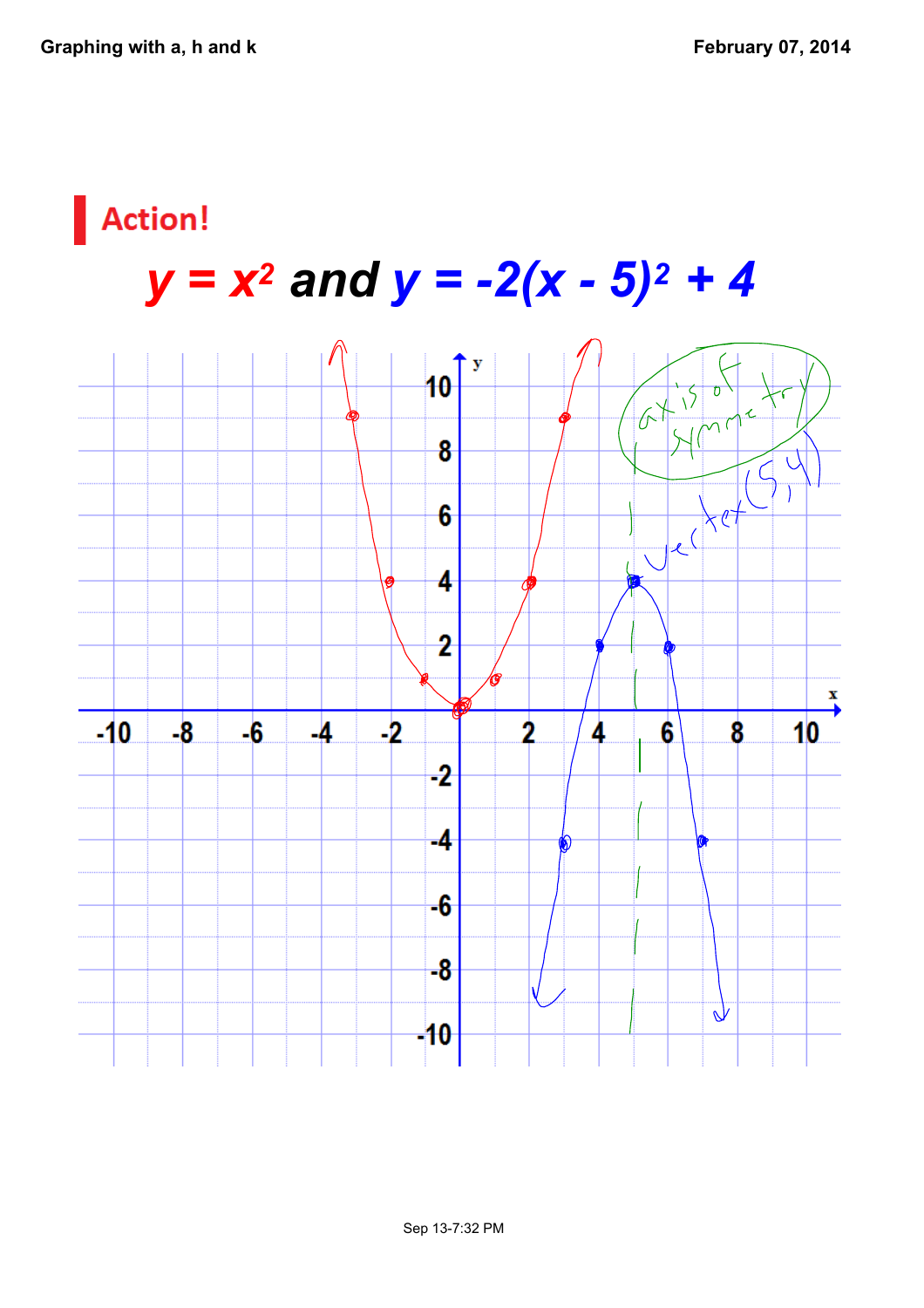#### **Consolidation**

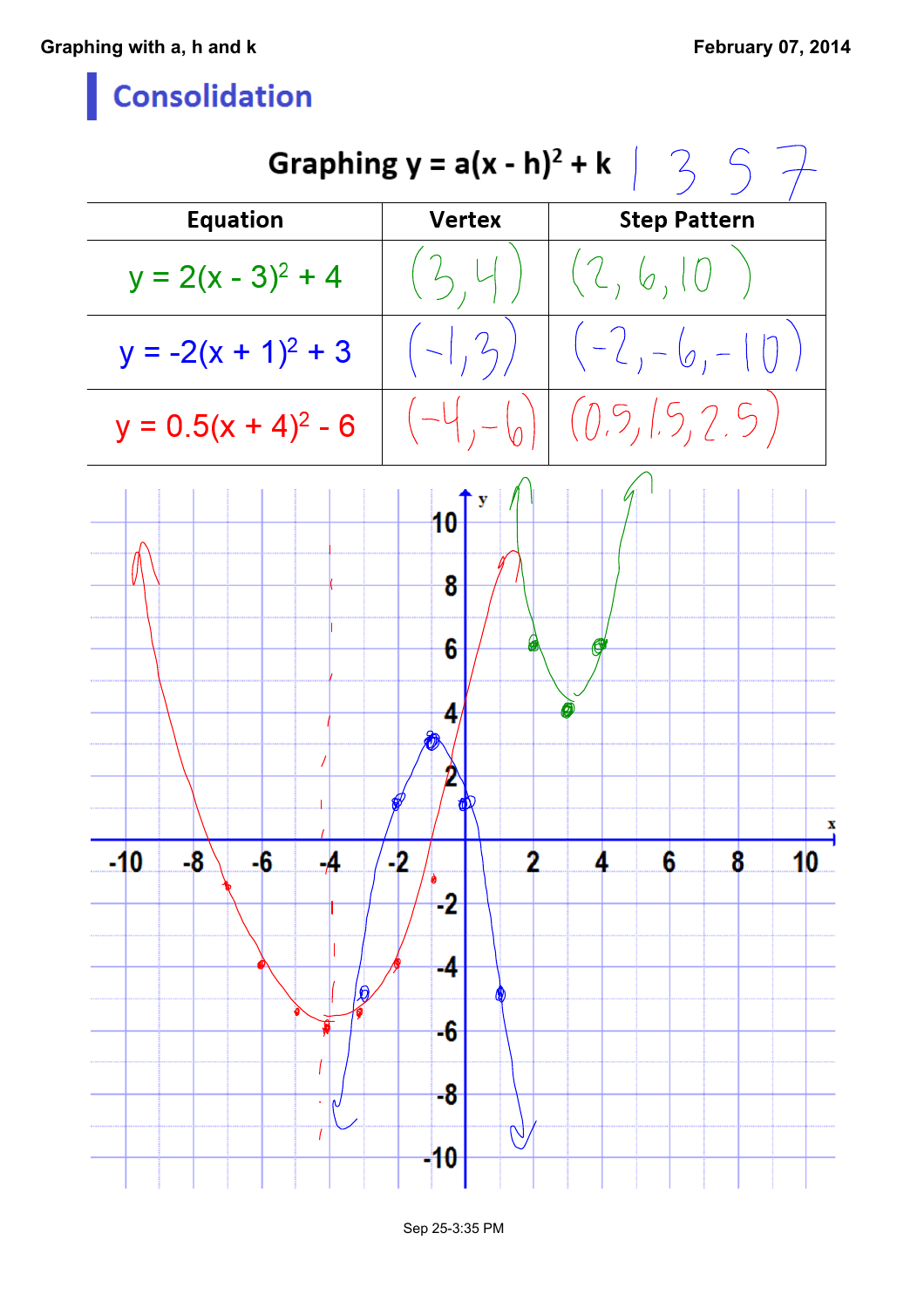

| <b>Equation</b>           | Vertex                                 | <b>Step Pattern</b>             |
|---------------------------|----------------------------------------|---------------------------------|
| $y = 2(x - 3)^2 + 4$      | (3, 4)                                 | 2, 6, 10,                       |
| $y = -3(x + 7)^{2} + 9$   | $(-7, 9)$                              | $-3, -9, -15$                   |
| $y = -0.5(x-10)^{2}-4$    | $(10, -4)$                             | $\overline{-0.5}$ , -1.5, -2.5, |
| $y = -2x^2 + 5$           | (O, 5)                                 | $-2, -6, -10$                   |
| $y = -4(x + 3)^2$         | $(-2, 0)$                              | $-12, -20$                      |
| $y =  (x - 4)^{2} - 7 $   | $(4, -7)$                              | $(1)$ 3, 5,                     |
| $y = -(x - 3)^2$          | (3,0)                                  | $-1, -2, -5$                    |
| $y = \frac{1}{3}x^2 + 11$ | $\left(\bigcirc,\left \right  \right)$ | $-1, -2, -5$                    |
| $y = -\chi^2 + 1$         | (0, 3)                                 | $\big/1$ , $\big/$ -3, -5,      |